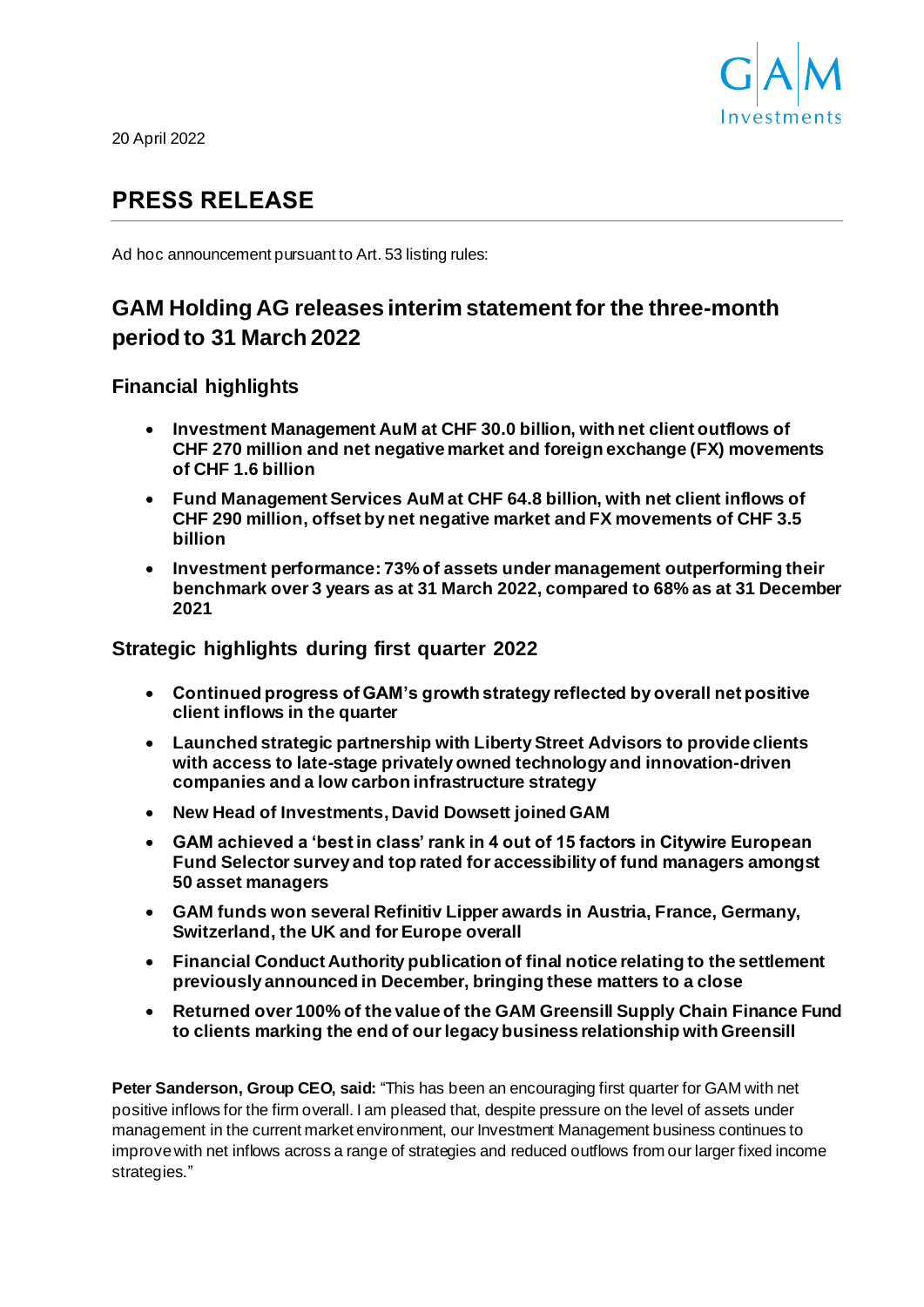# **Assets under Management**

As at 31 March 2022, Group AuM totalled CHF 94.8 billion down from CHF 100.0 billion as at the end of December 2021.

## **Investment Management**

AuM totalled CHF 30.0 billion, down from CHF 31.9 billion as at 31 December 2021, with net client outflows of CHF 270 million, and net negative market and foreign exchange movements of CHF 1.6 billion.

## **Net flows by capability**

In fixed income, we recorded net outflows of CHF 396 million, primarily driven by outflows in the GAM Star Credit Opportunities and Local Emerging Bond funds, offset by inflows into GAM Star Cat Bonds and GAM Star MBS funds.

In equities, we saw another positive quarter with net inflows of CHF 28 million. While inflows were driven by a variety of funds, the main contributors were our GAM Star Continental European Equity and GAM Emerging Markets funds.

In multi asset, systematic and alternatives, we saw net inflows CHF 44 million, CHF16 million and CHF 67 million respectively.

| <b>Capability</b> | <b>Opening AuM</b><br>31 Dec 2021 | <b>Net client</b><br>flows | Market/FX<br>movements | <b>Closing AuM</b><br>31 Mar 2022 |
|-------------------|-----------------------------------|----------------------------|------------------------|-----------------------------------|
| Fixed Income      | 14.1                              | (0.40)                     | (0.46)                 | 13.2                              |
| Equity            | 8.0                               | 0.03                       | (1.08)                 | 7.0                               |
| Multi asset       | 7.7                               | 0.04                       | (0.20)                 | 7.5                               |
| Systematic        | 1.2                               | 0.02                       | 0.08                   | 1.3                               |
| Alternatives      | 0.4                               | 0.07                       | 0.03                   | 0.5                               |
| Absolute Return   | 0.5                               | (0.03)                     | 0.00                   | 0.5                               |
| Total             | 31.9                              | (0.27)                     | (1.63)                 | 30.0                              |

#### **Assets under management movements (CHF bn)**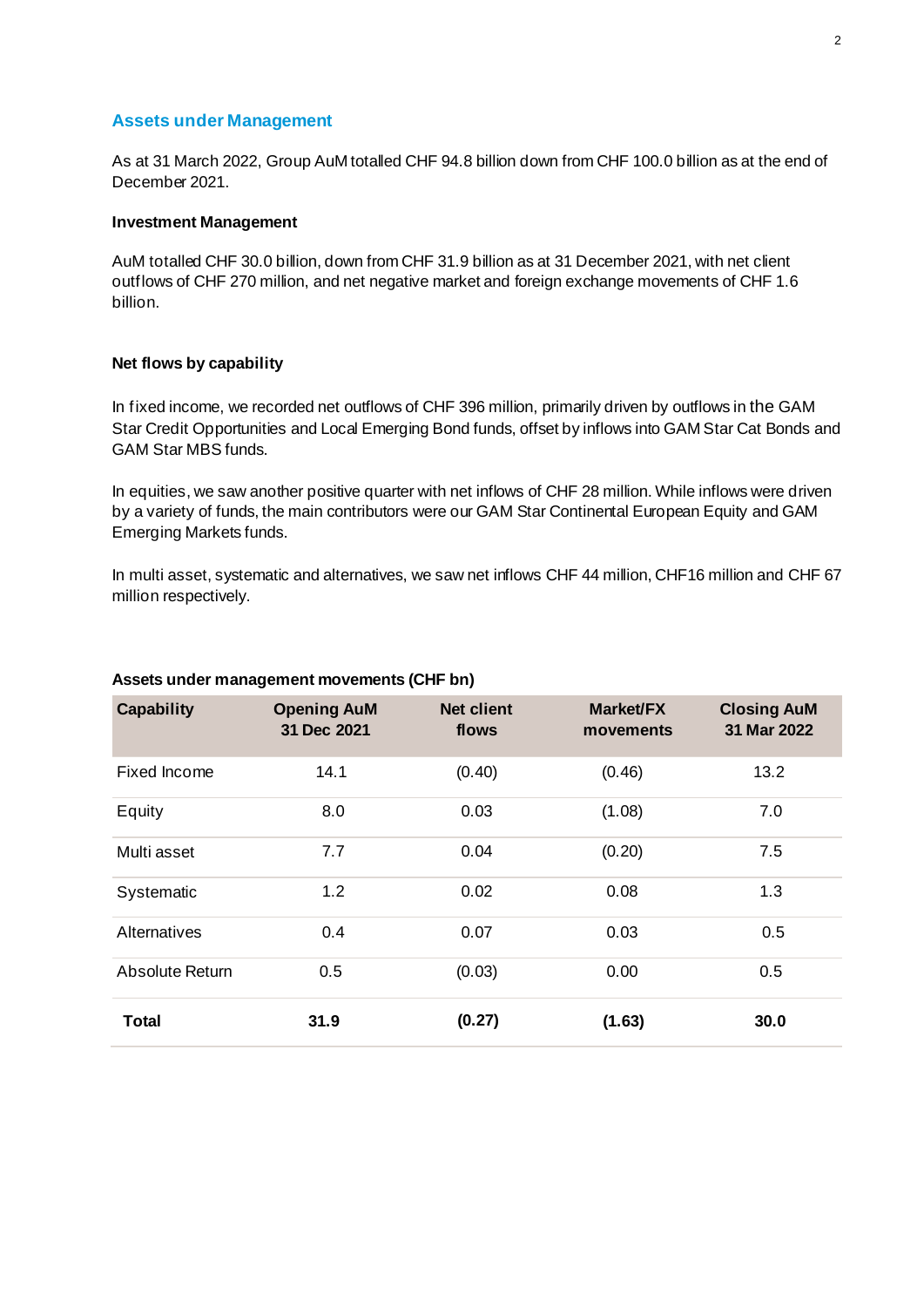## **Investment performance**

Over the three-year period to 31 March 2022, 73% of AuM in investment management outperformed their benchmarks compared to 68% as at the end of December 2021. Over the five-year period to 31 March 2022, 51% of funds outperformed their benchmarks, down from 60% as at 31 December 2021. With respect to GAM's AuM tracked by Morningstar 56% and 71% outperformed their peer groups over the three- and five-year periods as at 31 March 2022, respectively, compared to 70% and 62%, respectively, as at 31 December 2021.

## **Fund Management Services**

Our Fund Management Services business reported AuM of CHF 64.8 billion, as at 31 March 2022, compared to CHF 68.0billion as at 31 December 2021.

| <b>Fund domicile</b> | <b>Opening AuM</b><br>31 Dec 2021 | <b>Net flows</b> | Market/FX<br>movements | <b>Closing AuM</b><br>31 Mar 2022 |
|----------------------|-----------------------------------|------------------|------------------------|-----------------------------------|
| Switzerland          | 14.4                              | 0.16             | (0.31)                 | 14.3                              |
| Rest of Europe       | 53.6                              | 0.13             | (3.21)                 | 50.5                              |
| Total                | 68.0                              | 0.29             | (3.52)                 | 64.8                              |

## **Assets under management movements (CHF bn)**

On 30 March 2022, a Fund Management Services client announced their intention to insource their funds to their own management company from April 2023. As at 31 December 2021, the relevant assets under management were CHF 11.5 billion with associated revenues of approximately CHF 6 million per annum. The client will be moving approximately CHF 10.5 billion of funds and approximately CHF 1.0 billion will remain with GAM.

# **Outlook**

We expect the market environment to remain challenging, with continuing geopolitical uncertainty, further increases in interest rates and a medium-term low growth outlook. However, we are encouraged by our improved momentum so far in 2022 and believe that clients will continue to be attracted by our distinctive range of investment products and fund solutions, which can help them address their investment needs in this challenging environment.

**Upcoming events:**

| 28 April 2022          | <b>Annual General Meeting</b>        |
|------------------------|--------------------------------------|
| <b>3 August 2022</b>   | Half-year results 2022               |
| <b>20 October 2022</b> | Q3 2022 Interim management statement |